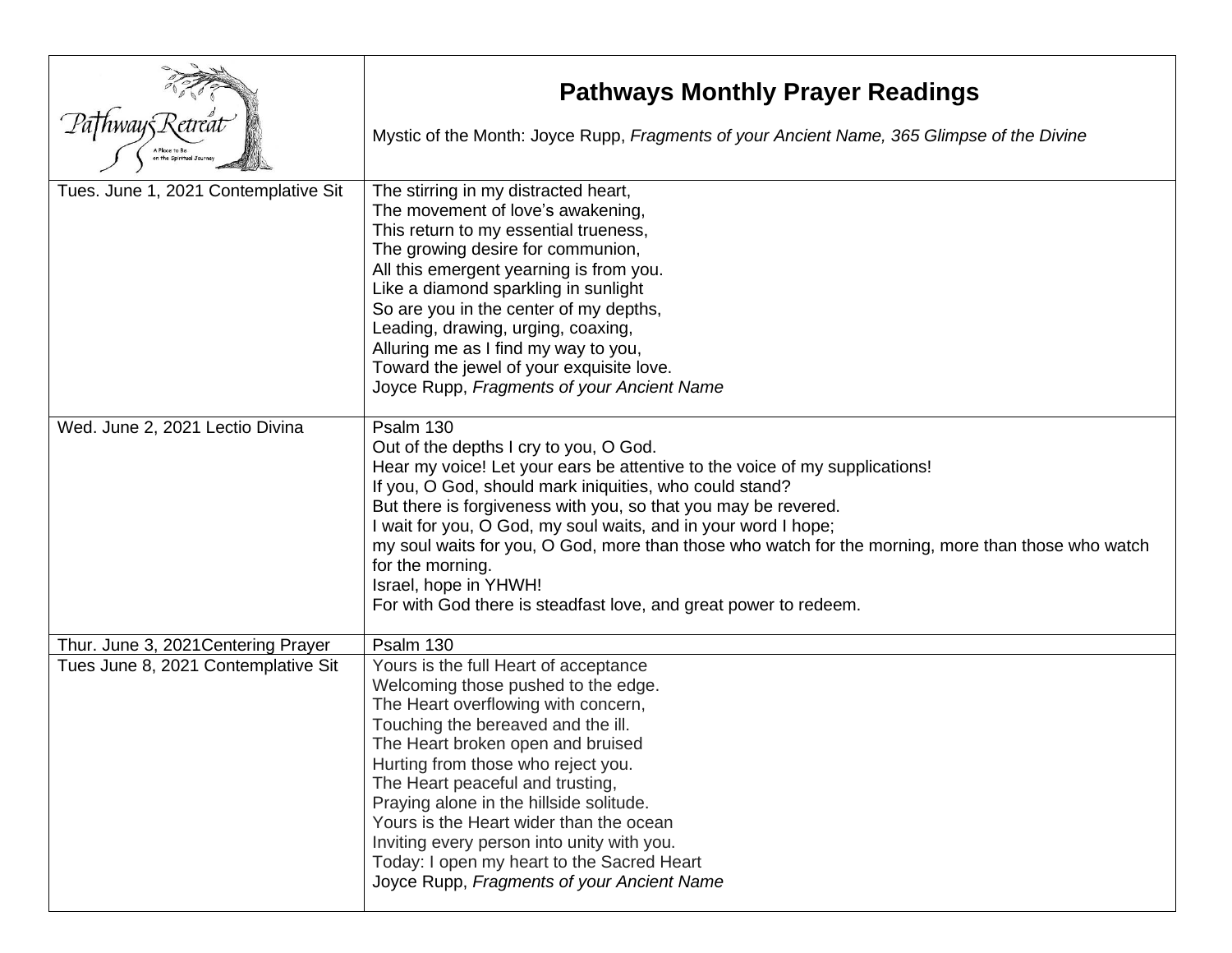| Wed. June 9, 2021 Lectio Divina       | Psalm 20<br>Now I know that God saves the anointed,<br>answering from holy heaven with saving power.<br>Some trust in political power, some in military might,<br>but we trust in the Name of YHWH, our God!<br>With only human resources, they fall;<br>but we have risen, and we stand firm.<br>Save us YHWH, our Ruler! Answer when we call.                                                                                                                                                                                                                                                                                                                                                                                                                                                                  |
|---------------------------------------|------------------------------------------------------------------------------------------------------------------------------------------------------------------------------------------------------------------------------------------------------------------------------------------------------------------------------------------------------------------------------------------------------------------------------------------------------------------------------------------------------------------------------------------------------------------------------------------------------------------------------------------------------------------------------------------------------------------------------------------------------------------------------------------------------------------|
| Thur. June 10, 2021 Centering Prayer  | Psalm 37<br>Trust in the Most High,<br>and seek goodness.<br>Live harmoniously upon the earth,<br>in peace and with assurance.<br>Take delight in the Beloved<br>and enjoy the bountiful gifts of love.<br>Commit your life to the Beloved,<br>confident that love will act on your behalf.<br>Be still before the Beloved,<br>and wait quietly in the Silence.                                                                                                                                                                                                                                                                                                                                                                                                                                                  |
| Tues. June 15, 2021 Contemplative Sit | O Ancient Beauty, primordial love,<br>Seeded in the secret of every self.<br>You plant yourself permanently,<br>As the mainstay of each one's life.<br>How frequently you reveal yourself,<br>In unexpected form and manner,<br>Touching our hearts with quiet hope,<br>Stirring the embers of our faith,<br>Rousing us with your pure loveliness,<br>As you visit our lives ever anew.<br>Today: I watch for how your Beauty visits me.<br>Joyce Rupp, Fragments of your Ancient Name                                                                                                                                                                                                                                                                                                                           |
| Wed. June 16, 2021 Lectio Divina      | Mark 4:35-41<br>On that day, when evening had come, he said to them, "Let us go across to the other side." And leaving<br>the crowd behind, they took him with them in the boat, just as he was. Other boats were with him. A<br>great windstorm arose, and the waves beat into the boat, so that the boat was already being<br>swamped. But he was in the stern, asleep on the cushion; and they woke him up and said to him,<br>"Teacher, do you not care that we are perishing?" He woke up and rebuked the wind, and said to the<br>sea, "Peace! Be still!" Then the wind ceased, and there was a dead calm. He said to them, "Why are you<br>afraid? Have you still no faith?" And they were filled with great awe and said to one another, "Who then is<br>this, that even the wind and the sea obey him?" |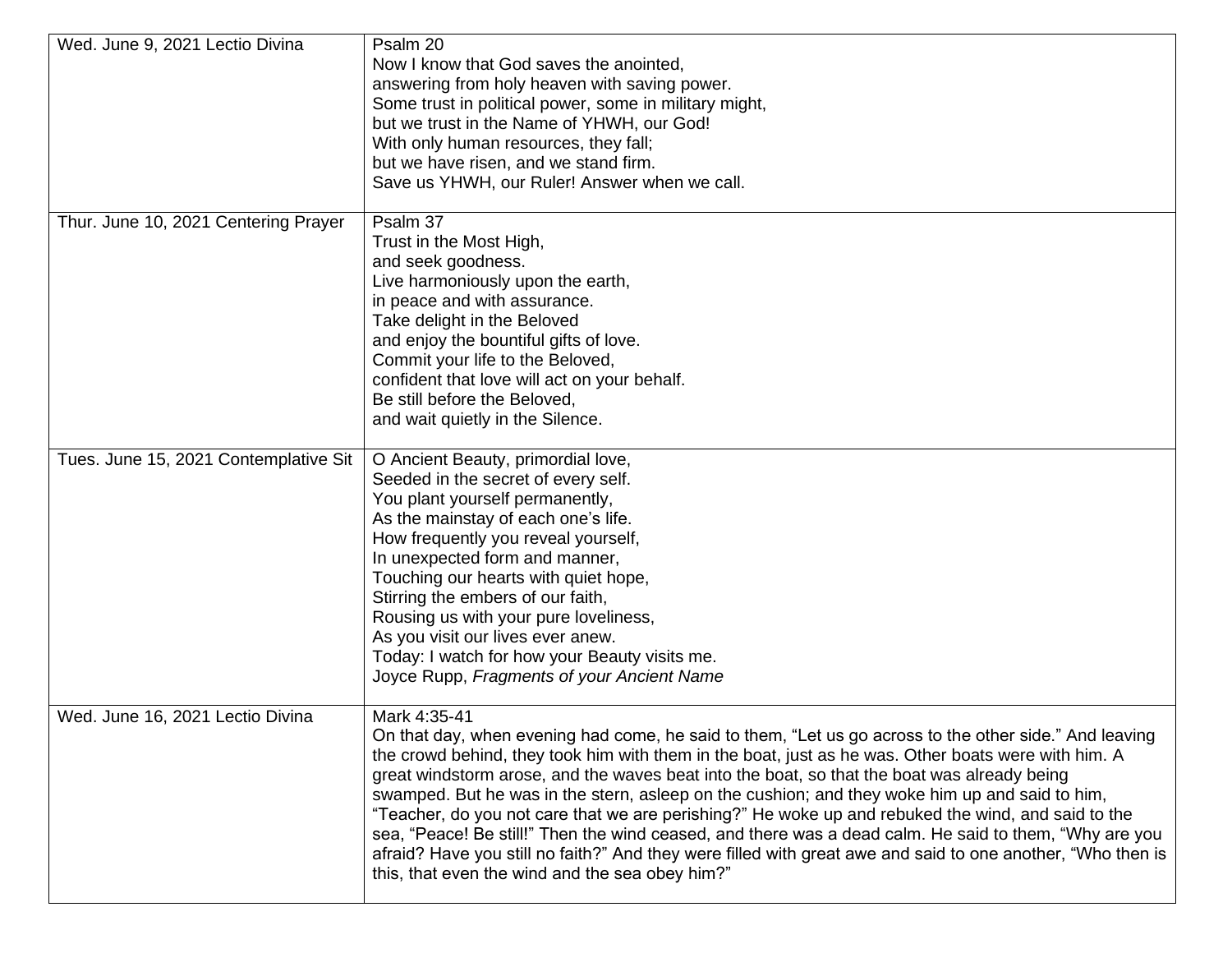| Thur. June 17, 2021 Centering Prayer  | Psalm 107<br>We give thanks to You, who are the Source of Love;<br>whose Light shines forth throughout the universe!<br>Come, awaken our hearts that we might do your Work;<br>For, without You, we can do nothing;<br>'tis your Love that loves through us.<br>Gather us in from all the lands,<br>from the east and the west, from the south and the north.<br>Let all who are hungry and thirsty, whose souls are faint within them,<br>Cry out to the Most Merciful to give them succour,<br>to nourish them with healing love;<br>For fear cannot live where love, grace,<br>and gentleness abide.                                                                                                                                                                                                                                                                                                                                                                                                                                         |
|---------------------------------------|-------------------------------------------------------------------------------------------------------------------------------------------------------------------------------------------------------------------------------------------------------------------------------------------------------------------------------------------------------------------------------------------------------------------------------------------------------------------------------------------------------------------------------------------------------------------------------------------------------------------------------------------------------------------------------------------------------------------------------------------------------------------------------------------------------------------------------------------------------------------------------------------------------------------------------------------------------------------------------------------------------------------------------------------------|
| Tues. June 22, 2021 Contemplative Sit | Like a caressing soft breeze<br>With a ceaseless whisper,<br>Or a gentle touch on the cheek<br>Whose imprint remains.<br>Like a compassionate gaze<br>Forever remembered,<br>Or a hand extended openly<br>Always ready to bestow.<br>So are you, Unceasing kindness,<br>Ever present to our concerns.<br>Today: I bring Kindness with me.<br>Joyce Rupp, Fragments of your Ancient Name                                                                                                                                                                                                                                                                                                                                                                                                                                                                                                                                                                                                                                                         |
| Wed. June 23, 2021 Lectio Divina      | Mark 5:25-34<br>Now there was a woman who had been suffering from hemorrhages for twelve years.<br>She had endured much under many physicians, and had spent all that she had;<br>and she was no better, but rather grew worse.<br>She had heard about Jesus, and came up behind him in the crowd and touched his cloak,<br>for she said, "If I but touch his clothes, I will be made well."<br>Immediately her hemorrhage stopped; and she felt in her body that she was healed of her disease.<br>Immediately aware that power had gone forth from him, Jesus turned about in the crowd and said, "Who<br>touched my clothes?"<br>And his disciples said to him, "You see the crowd pressing in on you; how can you say, 'Who touched<br>me?"" Jesus looked all around to see who had done it.<br>The woman, knowing what had happened to her, came in fear and trembling,<br>fell down before him, and told him the whole truth.<br>Jesus said to her, "Daughter, your faith has made you well; go in peace, and be healed of your disease." |